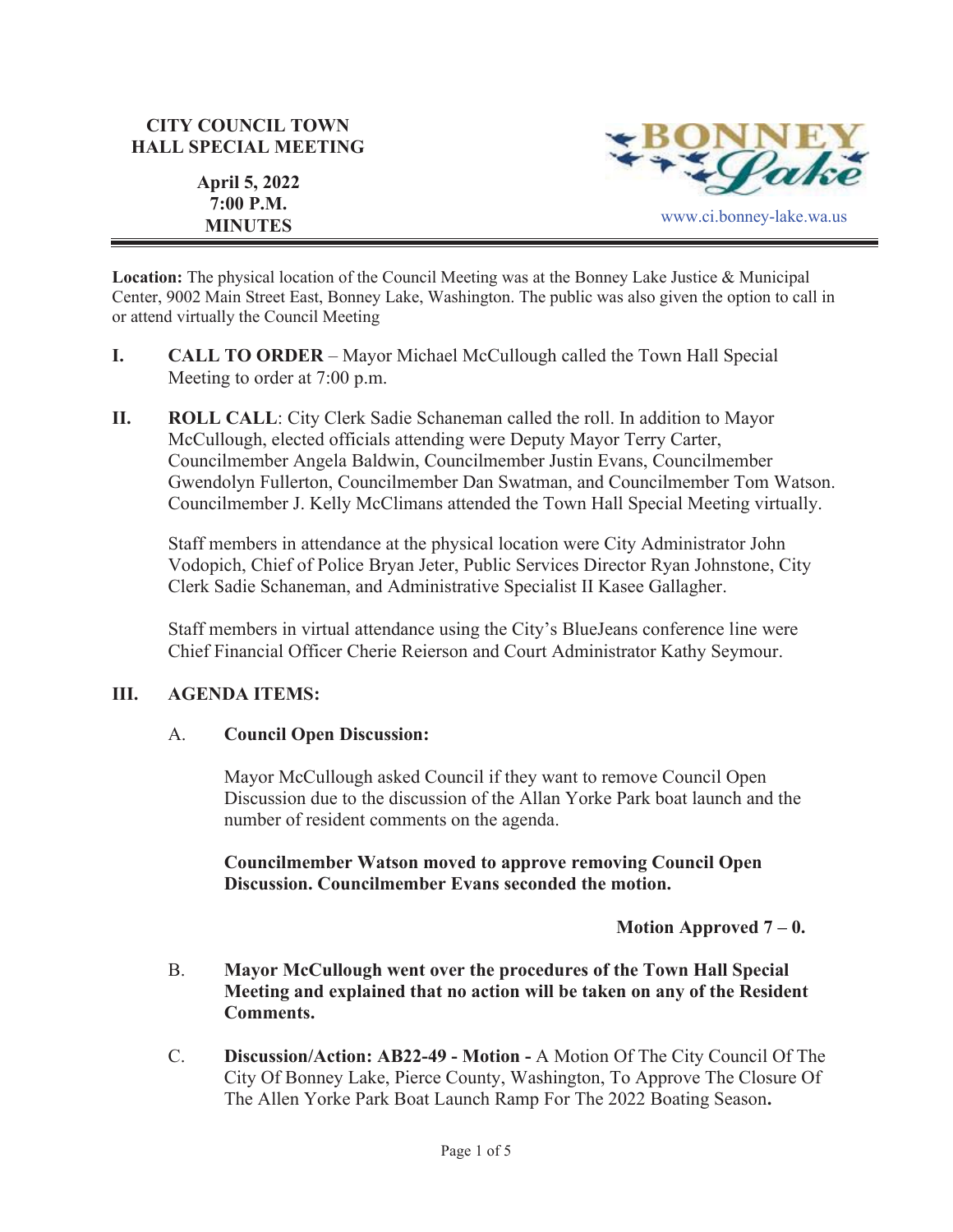Becca Adams, 9111 189<sup>th</sup> Ave Ct. E, Bonney Lake, discussed reconsidering leaving the boat launch open for the season and would like to see the city move forward with turning Ball Field #4 into trailer parking. She stated that if there are concerns with space, she would like to see the city open parking to city residents only. She also said that the residents of Bonney Lake should not be penalized for the Council's decision to move forward on the construction at Allan Yorke Park without having a solution for the impact on trailer parking.

Dan Decker, 201 70<sup>th</sup> St E, Bonney Lake, discussed boat parking and asked what the Council is going to do about it. He would like to know where the money is coming from.

Seth Danes, 19501 W Tapps Hwy E, Bonney Lake, discussed that as a new resident, he moved into this area because of the ability to use Allan Yorke Boat Launch. He stated that not everyone needs trailer parking, and he would like to see the boat launch remain open for the season.

Deputy Mayor Carter asked questions about the boat launch and the digital lock plan for the upcoming season. Chief Bryan Jeter explained the permits sold would come with a digital code for residents that could be used all year long. Public Services Director Ryan Johnstone explained the cost of turning Ball Field #4 into trailer parking, the timeline, and that it is an unbudgeted project. Councilmember Fullerton asked questions about demolishing buildings when the Public Works Department moves to their new location. Councilmember Swatman talked about having an email list for permit holders for communication. Councilmembers asked questions and showed their support for keeping the boat launch open for the season.

**Councilmember Watson moved to approve The Allan Yorke Park Boat Launch remaining open. Councilmember Swatman seconded the motion.** 

**Councilmember Evans asked Councilmember Watson and Swatman to rescind their motions so as to be more detailed. Both rescinded.**

**Councilmember Evans moved to approve The Allan Yorke Park Boat Launch remaining open for the 2022 season with conditions. Councilmember Swatman seconded the motion.**

**Motion approved**  $7 - 0$ **.** 

### D. **Resident Comments:**

Bonney Lake Municipal Code 15.16.017 Group R Occupancies. Jake Box, 18802 91<sup>st</sup> St. Ct. E, Bonney Lake, discussed Code 15.16.017 did not match the handout.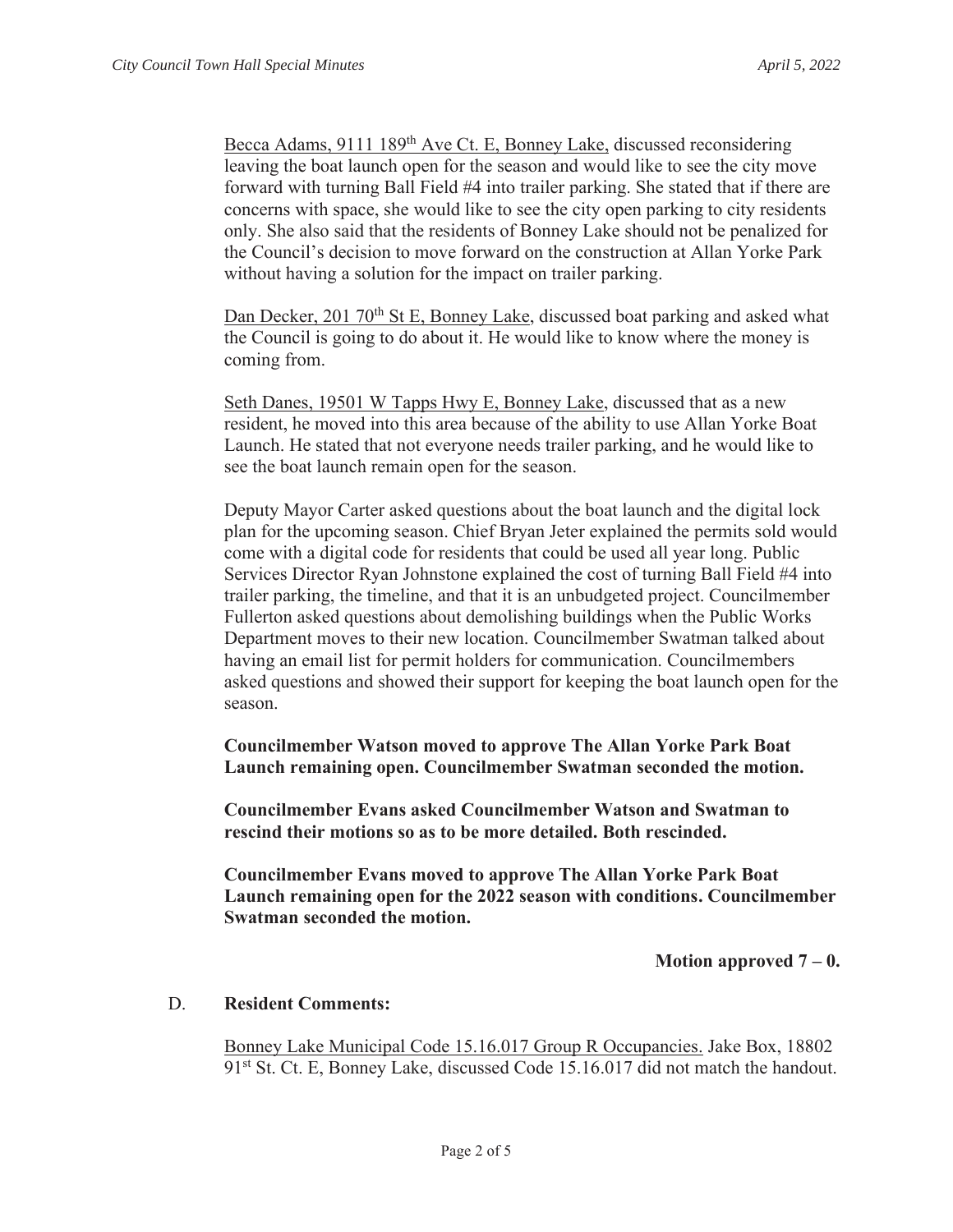Jeff Huff, 91208 89th Ave. Ct. E, Bonney Lake, spoke about his experience building a house and the cost, due to the handout having inaccurate information.

Councilmembers agreed that the handout needed an update. Public Services Director Ryan Johnson stated that going forward, both fire sprinklers would be accepted, and that the handout will be updated accordingly.

Streetlights. Councilmember Watson stated that citizens contact him regularly and that Puget Sound Energy is efficient on fixing streetlights.

Dan Decker, 201 70<sup>th</sup> St. E, Bonney Lake, discussed that overall, there are many streetlights that need attention due to the lights shining upwards.

Public Services Director Ryan Johnstone shared that there is a process in place through Public Works to report streetlight issues. Most streetlights are owned by Puget Sound Energy and the city has a maintenance contract in place to fix any streetlight issues.

Affordable Housing/Apartments. Dan Decker, 201 70<sup>th</sup> St. E, Bonney Lake, discussed housing cost and the homeless issues in the area.

Shanta Mulligan, 68th St. E, Bonney Lake, spoke about the state changing the composition and demographics of communities by pushing affordable housing into areas like Bonney Lake.

Michelle DePortebrat, 7720 210<sup>th</sup> Ave. E, Bonney Lake, talked about affordable housing in Bonney Lake is necessary and her experience in this issue.

Crime. Kurt Thun, 9202 Angeline Rd., Bonney Lake, discussed the increase of drugs, police having their hands tied, and the increased crime in Bonney Lake. He also mentioned the speeding problem on Angeline Road and that he wants to see it addressed.

Councilmember Watson shared his thoughts on Angeline Road and how that road is a challenge. He also discussed the Walmart parking lot and how the police work hand in hand with Walmart and other local businesses to prevent vans and trailers being parked in parking lots for long periods of time.

Councilmember Baldwin shared that the citizens should contact their local legislature about police officer's hands being tied due to laws being passed. Councilmembers shared their opinions on the crime in the area and their support for law enforcement.

Chief Jeter explained how the police department is handling the issues and the parking lot at Walmart.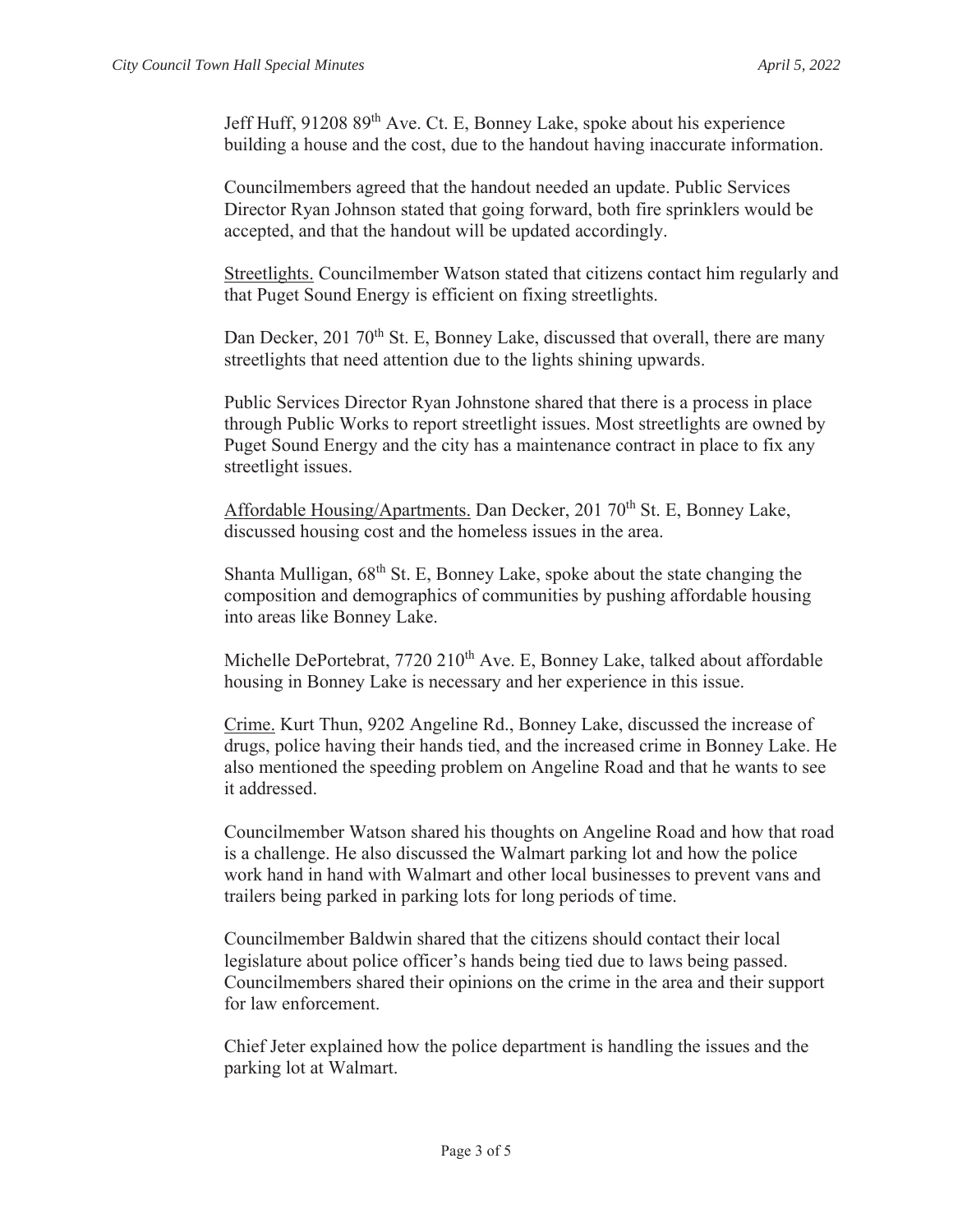Water Bills. Deputy Mayor Carter stated that there is a rate study survey in progress and is waiting on the results. Council is hoping to bring rates down in the future.

Executive Power Abuse. Shanta Mulligan, 68<sup>th</sup> St. E, Bonney Lake, discussed working together as a Council to make sure executive power isn't abused.

Public Communication/Website. Shanta Mulligan, 68<sup>th</sup> St. E, shared her thoughts on the City of Bonney Lake Website speed, technology, and optimization. She discussed maximizing citizen participation and better communication.

Councilmembers shared their thoughts and suggestions on the website. City Clerk Sadie Schaneman stated she would look into the speed issue and will be starting to update the website.

Physical Responsibility. Shanta Mulligan,  $68<sup>th</sup>$  St. E, discussed the state offering free money to communities and she hopes the Council will consider the long-term effects on citizens before deciding on accepting the money that comes with conditions.

E. **Discussion:** Parks Master Plan **–** Dan Decker, 201 70th St. E, Bonney Lake, stated that many roads need to be addressed as part of the Parks Master Plan.

Councilmember McClimans stated that he would like to take an informal poll on passing a specific bond to complete the park projects needed at Midtown and Allan Yorke. Councilmember Baldwin shared that the master plan would be discussed at the upcoming retreat. Councilmembers shared their thoughts on a potential bond and other funding ideas.

Mayor McCullough asked the audience how many would be agreeable to having a bond placed for a vote. Several audience members raised their hands.

# **IV. EXECUTIVE/CLOSED SESSION:** None.

# **V. ADJOURNMENT:**

**At 9:04 p.m. the Meeting was adjourned by Mayor McCullough with the common consent of the City Council.** 

-DocuSianed by: Sadie a. Scharemar

DocuSigned by 3AAD1DED8A424D6

Sadie A. Schaneman, CMC, City Clerk Michael McCullough, Mayor

Items presented to Council at the April 5, 2022, Workshop: None.